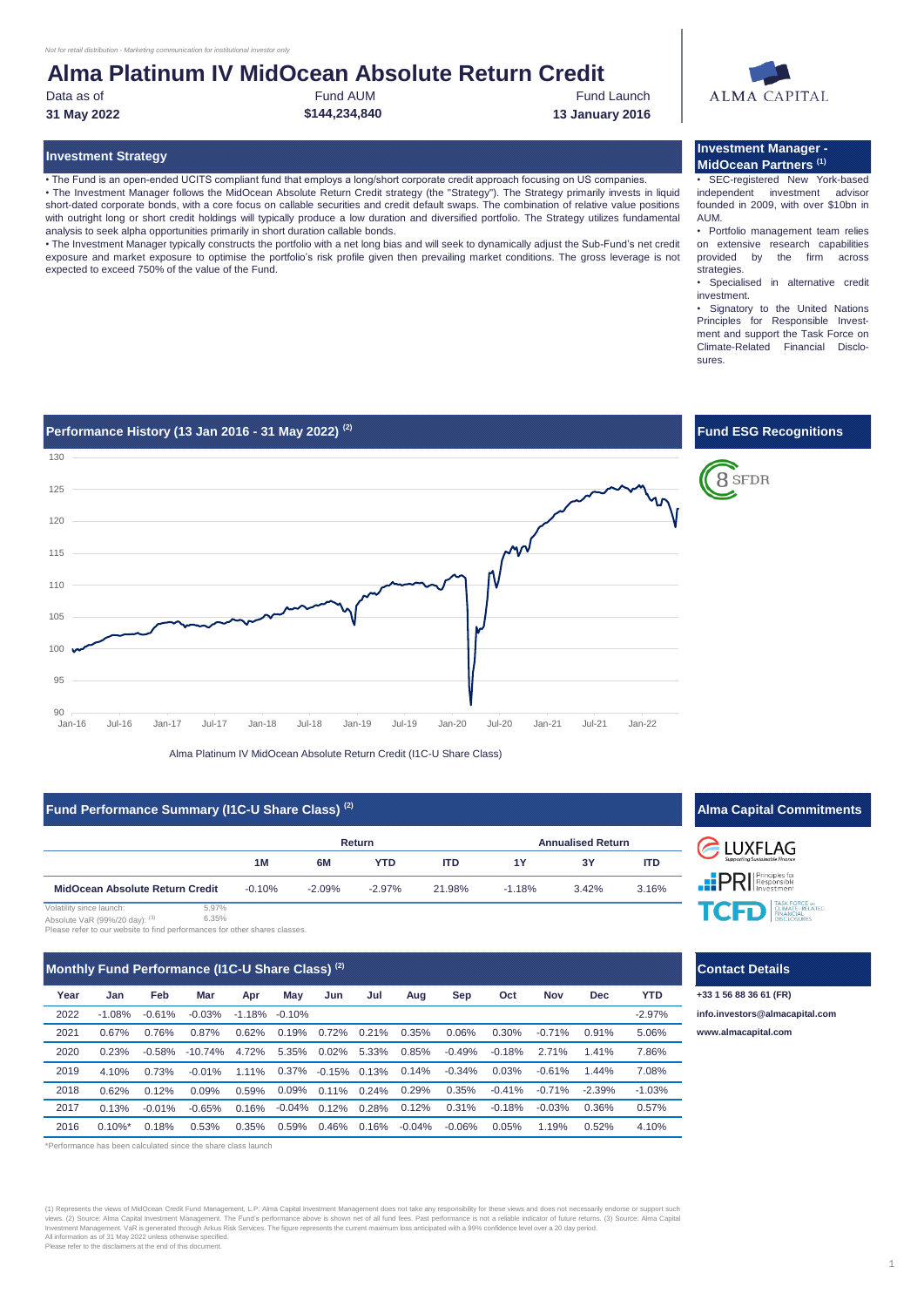# **Alma Platinum IV MidOcean Absolute Return Credit**<br>
Fund AUM

Data as of **Example 20** Fund AUM Fund Launch **Fund Launch** Fund Launch

**31 May 2022 \$144,234,840 13 January 2016**



### **Fund Characteristics**

| Credit Spectrum & Risk Type Exposure (% AUM) <sup>(4)(5)</sup> |            |        |              |              |  |  |  |
|----------------------------------------------------------------|------------|--------|--------------|--------------|--|--|--|
| <b>Credit Spectrum</b>                                         | <b>Net</b> | Long   | <b>Short</b> | <b>Gross</b> |  |  |  |
| AAA-AA                                                         | 0.00       | 0.00   | 0.00         | 0.00         |  |  |  |
| A-BBB                                                          | 0.00       | 0.00   | 0.00         | 0.00         |  |  |  |
| BB-B                                                           | 68.59      | 76.57  | $-7.98$      | 84.55        |  |  |  |
| CCC-C                                                          | 41.84      | 43.41  | $-1.56$      | 44.97        |  |  |  |
| <b>Distressed</b>                                              | 0.00       | 0.00   | 0.00         | 0.00         |  |  |  |
| Not Rated                                                      | $-1.63$    | 12.33  | $-13.96$     | 26.29        |  |  |  |
| <b>TOTAL</b>                                                   | 108.81     | 132.31 | $-23.50$     | 155.8        |  |  |  |
|                                                                |            |        |              |              |  |  |  |
| <b>Risk Type</b>                                               | <b>Net</b> | Long   | <b>Short</b> | Gross        |  |  |  |
| Equity                                                         | 0.75       | 0.75   | 0.00         | 0.75         |  |  |  |
| Credit                                                         | 108.81     | 132.31 | 23.50        | 155.81       |  |  |  |
| <b>TOTAL</b>                                                   | 109.56     | 133.06 | 23.50        | 156.56       |  |  |  |

| Net Interest Rate DV01 Exposure (% AUM) (7) |           |           |           |         |              |  |  |
|---------------------------------------------|-----------|-----------|-----------|---------|--------------|--|--|
| <b>Region</b>                               | $0-3Y$    | $3-7Y$    | $7 - 15Y$ | $15Y +$ | <b>TOTAL</b> |  |  |
| North America                               | $-0.0163$ | $-0.0087$ | $-0.0003$ | 0.0000  | $-0.0254$    |  |  |
| Europe                                      | $-0.0016$ | $-0.0002$ | 0.0000    | 0.0000  | $-0.0018$    |  |  |
| Asia                                        | 0.0000    | 0.0000    | 0.0000    | 0.0000  | 0.0000       |  |  |
| Oceania                                     | 0.0000    | 0.0000    | 0.0000    | 0.0000  | 0.0000       |  |  |
| Global                                      | 0.0000    | 0.0000    | 0.0000    | 0.0000  | 0.0000       |  |  |
| TOTAL                                       | $-0.0179$ | $-0.0089$ | $-0.0003$ | 0.0000  | $-0.0272$    |  |  |

#### **Gross Country Exposure (8) Gross Sector Exposure**  $^{(6)}$  $25.17$  $17.27$ 13.28  $11.72$  $10.43$ 6.50  $4.81$ 4.60  $4.20$ 2.01 Industrials Financials Indices Real Estate Consumer Cyclicals Healthcare Consumer Non-Cyclicals Basic Materials Technology Energy 0.00 5.00 10.00 15.00 20.00 25.00 30.00



0.00 10.00 20.00 30.00 40.00 50.00 60.00 70.00 80.00 90.00

### **Key Facts**

| <b>Issuer / Manager</b>                             |                                                                                                                                                                                | Alma Platinum IV / Alma Capital Investment Management |                   |  |  |  |
|-----------------------------------------------------|--------------------------------------------------------------------------------------------------------------------------------------------------------------------------------|-------------------------------------------------------|-------------------|--|--|--|
| <b>Fund Type</b>                                    |                                                                                                                                                                                | Luxembourg UCITS SICAV                                |                   |  |  |  |
| <b>Share Classes</b>                                | $IC-U$                                                                                                                                                                         | $IC-E$                                                | $IC-G$            |  |  |  |
| <b>ISIN-Code</b>                                    | LU2382212186                                                                                                                                                                   | LU2382211964                                          | LU2382212004      |  |  |  |
| <b>BBG Ticker</b>                                   | <b>ALARI1CLX</b>                                                                                                                                                               | <b>ALARCIE LX</b>                                     | <b>ALARCIG LX</b> |  |  |  |
| Currency                                            | <b>USD</b>                                                                                                                                                                     | <b>EUR</b>                                            | <b>GBP</b>        |  |  |  |
| Management Fee p.a. <sup>(9)</sup>                  | 1.34%                                                                                                                                                                          | 1.34%                                                 | 1.34%             |  |  |  |
| Tax d'abonnement p.a.                               | 0.01%                                                                                                                                                                          | 0.01%                                                 | 0.01%             |  |  |  |
| Performance Fee (10)                                | 20.00%                                                                                                                                                                         | 20.00%                                                | 20.00%            |  |  |  |
| <b>Initial Issue Price</b>                          | \$100                                                                                                                                                                          | € 100                                                 | £100              |  |  |  |
| <b>Launch Date</b>                                  | 13 January 2016                                                                                                                                                                | 13 January 2016                                       | 31 August 2018    |  |  |  |
| Subscription and Redemption Cut-<br>Off             |                                                                                                                                                                                | 3:00 p.m. CET (T-3)                                   |                   |  |  |  |
| <b>Transaction Day (T)</b>                          | Weekly, each Wednesday, except in the last calendar week of each month, where it is the last Business Day of the month (subject to not more than one Transaction Day per week) |                                                       |                   |  |  |  |
| <b>NAV Publication</b>                              | Daily, published on a T+2 basis                                                                                                                                                |                                                       |                   |  |  |  |
| <b>Settlement</b>                                   | $T+4$                                                                                                                                                                          |                                                       |                   |  |  |  |
| Depositary, Administrator,<br><b>Transfer Agent</b> | RBC Investor Services Bank S.A.                                                                                                                                                |                                                       |                   |  |  |  |
| Registered Countries <sup>(11)</sup>                | Luxembourg                                                                                                                                                                     |                                                       |                   |  |  |  |
| <b>SRRI</b>                                         |                                                                                                                                                                                | 5                                                     |                   |  |  |  |

(4) Source: Alma Capital Investment Management. Total Gross exposser posted by trains and menth of the Management Seculated on a delta adjusted basis. The Districtional investment Management Seculated on a delta adjusted b